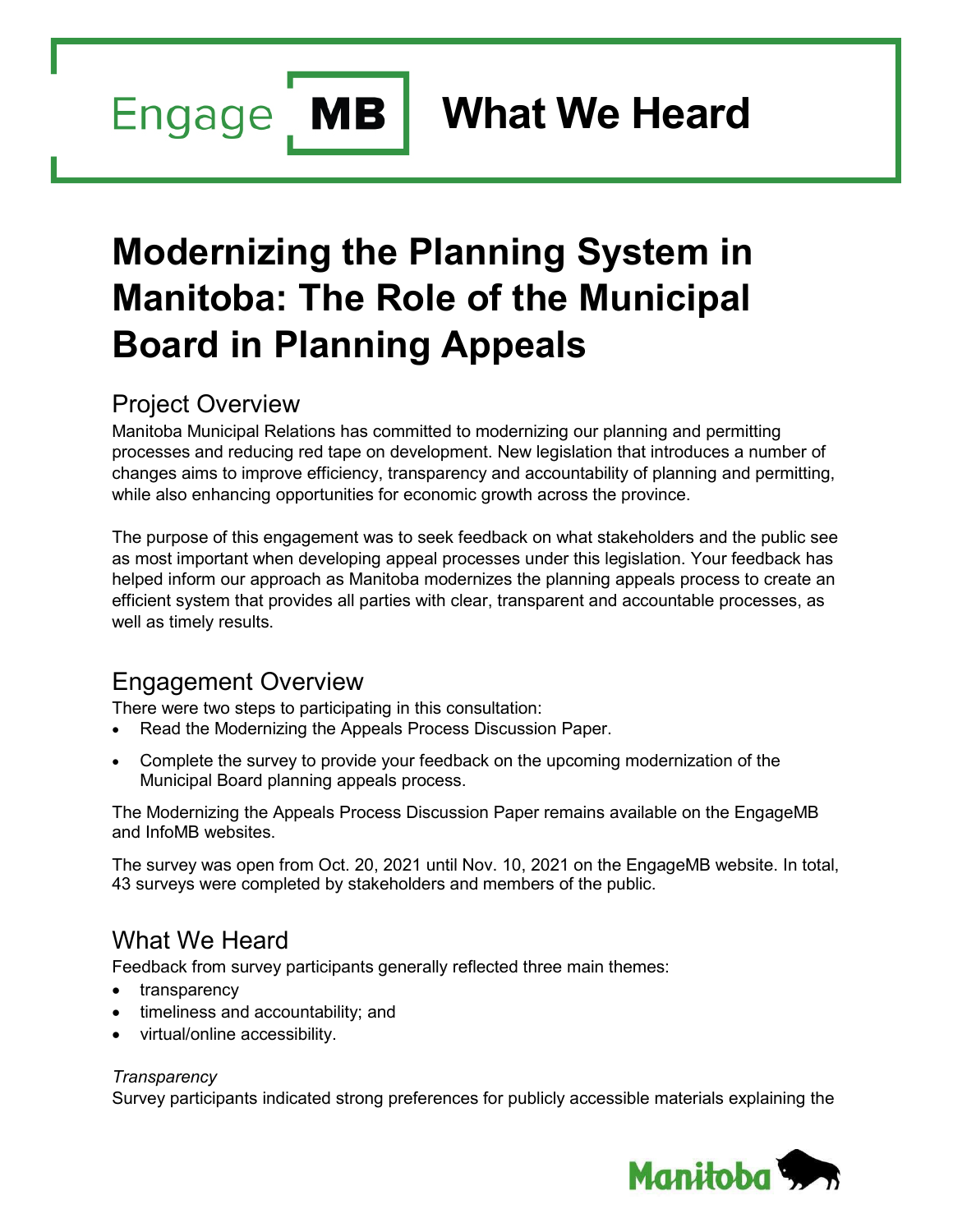Municipal Board planning appeals policies and procedures, including case management and mediation. Suggestions included a guide that outlines the appeals process from start to finish, as well as stand-alone process flowcharts, checklists, and similar process templates. Participants recommended that these materials have clear and identifiable contact information for staff with expertise in the particular subject area.

Some participants suggested educational sessions regarding the hearing process would better prepare participants for hearings.

Participants also indicated improving scheduling practices, and providing more plain language information in standard communications with appellants, would result in higher client satisfaction.

### *Timeliness and Accountability*

Survey participants indicated strong preferences for set timelines (service standards) to maintain accountability by the Municipal Board in the planning appeal process. Participants suggested the use of application fees would help screen out appeals that are frivolous in nature.

Survey participants were divided on the accountability of hearings and related proceedings. Some participants expressed a preference for appeals to be limited to those directly engaged in the process within their community, while other participants expressed a preference for appeals to be expanded to include more public engagement.

Some survey participants also expressed concerns that professionals providing expert opinions (e.g., engineers and planners) should be required to clarify their roles and/or be placed under oath in hearings to ensure independent professional opinions.

#### *Virtual/Online Accessibility*

Survey participants indicated a strong preference to have public online access to board records, including hearing schedules and recent orders. Participants also indicated a preference for easily accessible online information about how to complete applications to appeal.

Participants also indicated a strong preference for virtual hearings and related proceedings.

#### *Detailed survey results are as follows:*

*Hearing Process and Participation Questions*

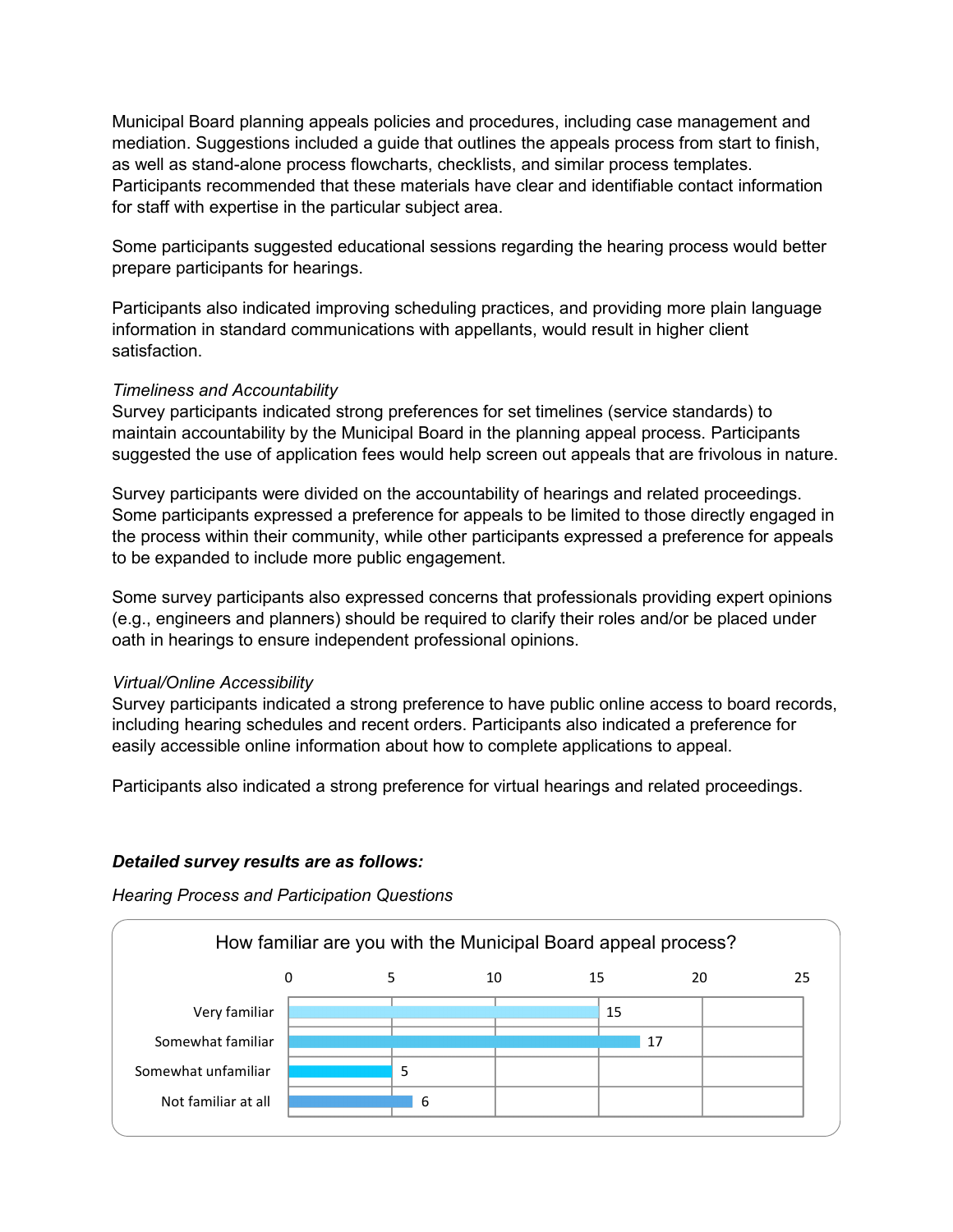

|           |  |    | How did you observe the hearing? Select all that apply. |    |
|-----------|--|----|---------------------------------------------------------|----|
|           |  | 10 | 15                                                      | つら |
| In person |  |    |                                                         | 23 |
| Online    |  |    |                                                         |    |





| What was your role in the hearing? |                          |   |    |    |          |  |  |  |  |
|------------------------------------|--------------------------|---|----|----|----------|--|--|--|--|
|                                    | 0                        | 5 | 10 | 15 | 20<br>25 |  |  |  |  |
| Homeowner / Property Owner         |                          | 6 |    |    |          |  |  |  |  |
| <b>Business Owner/Operator</b>     |                          | 5 |    |    |          |  |  |  |  |
| <b>Engineer or Planner</b>         | 3                        |   |    |    |          |  |  |  |  |
| Developer                          | $\overline{2}$           |   |    |    |          |  |  |  |  |
| Legal Counsel                      | $\mathcal{P}$            |   |    |    |          |  |  |  |  |
| <b>Concerned Citizen</b>           | $\overline{\phantom{a}}$ |   |    |    |          |  |  |  |  |
| Other                              |                          |   | 13 |    |          |  |  |  |  |
|                                    |                          |   |    |    |          |  |  |  |  |

"Other" responses included municipal and planning district employees, municipal elected officials, and provincial representatives.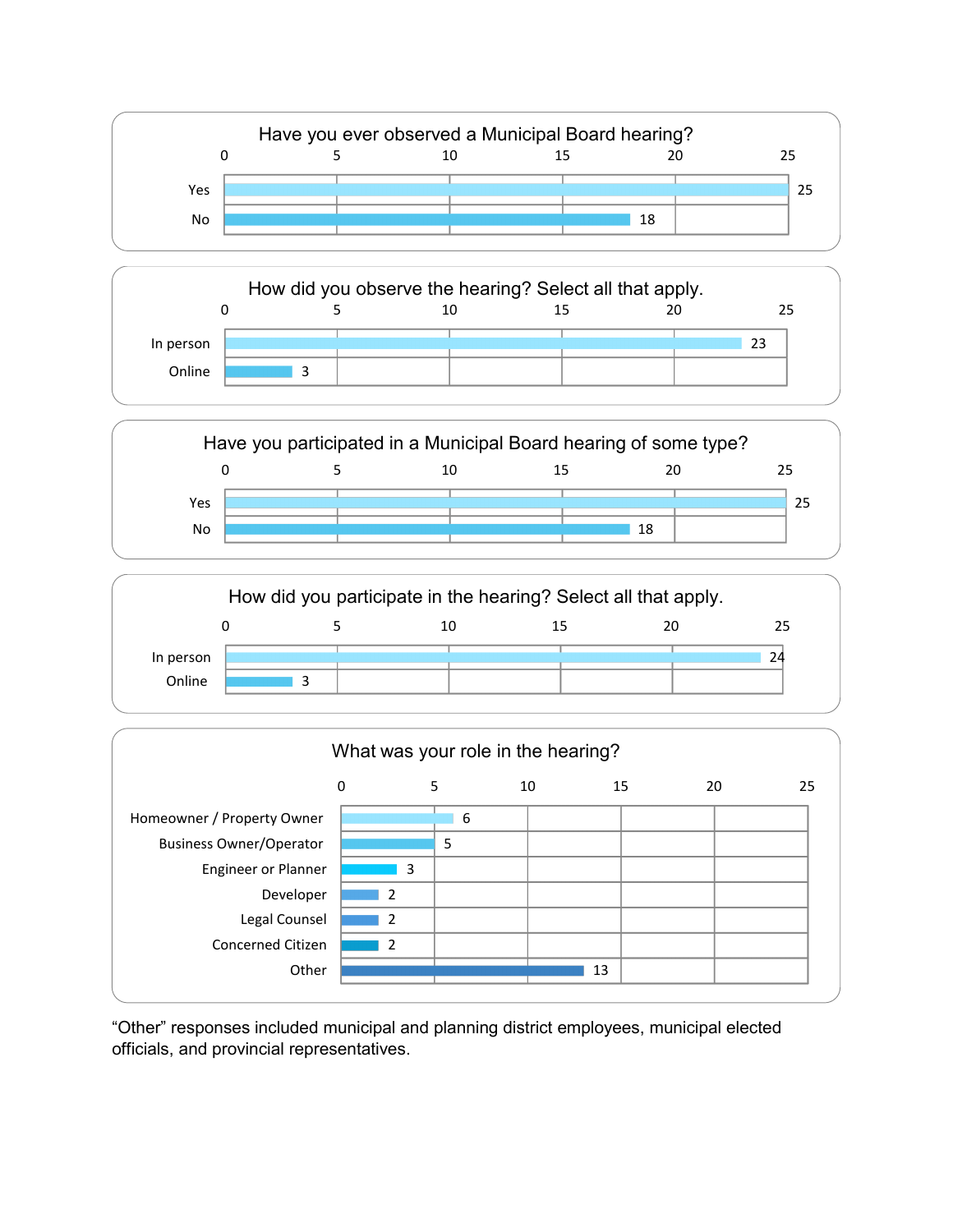### *Planning Appeal Process Questions*

Based on your experience, what is your overall impression of the following aspects of the planning appeal process?





|                   |   |   | Transparency of communication on next steps |   |   |    |  |
|-------------------|---|---|---------------------------------------------|---|---|----|--|
|                   | 0 |   | 4                                           | 6 | 8 | 10 |  |
| Very positive     |   |   | 4                                           |   |   |    |  |
| Somewhat positive |   |   |                                             |   |   |    |  |
| Somewhat negative |   |   |                                             |   |   | 10 |  |
| Very negative     |   | 3 |                                             |   |   |    |  |
| Not sure          |   |   |                                             |   |   |    |  |
|                   |   |   |                                             |   |   |    |  |